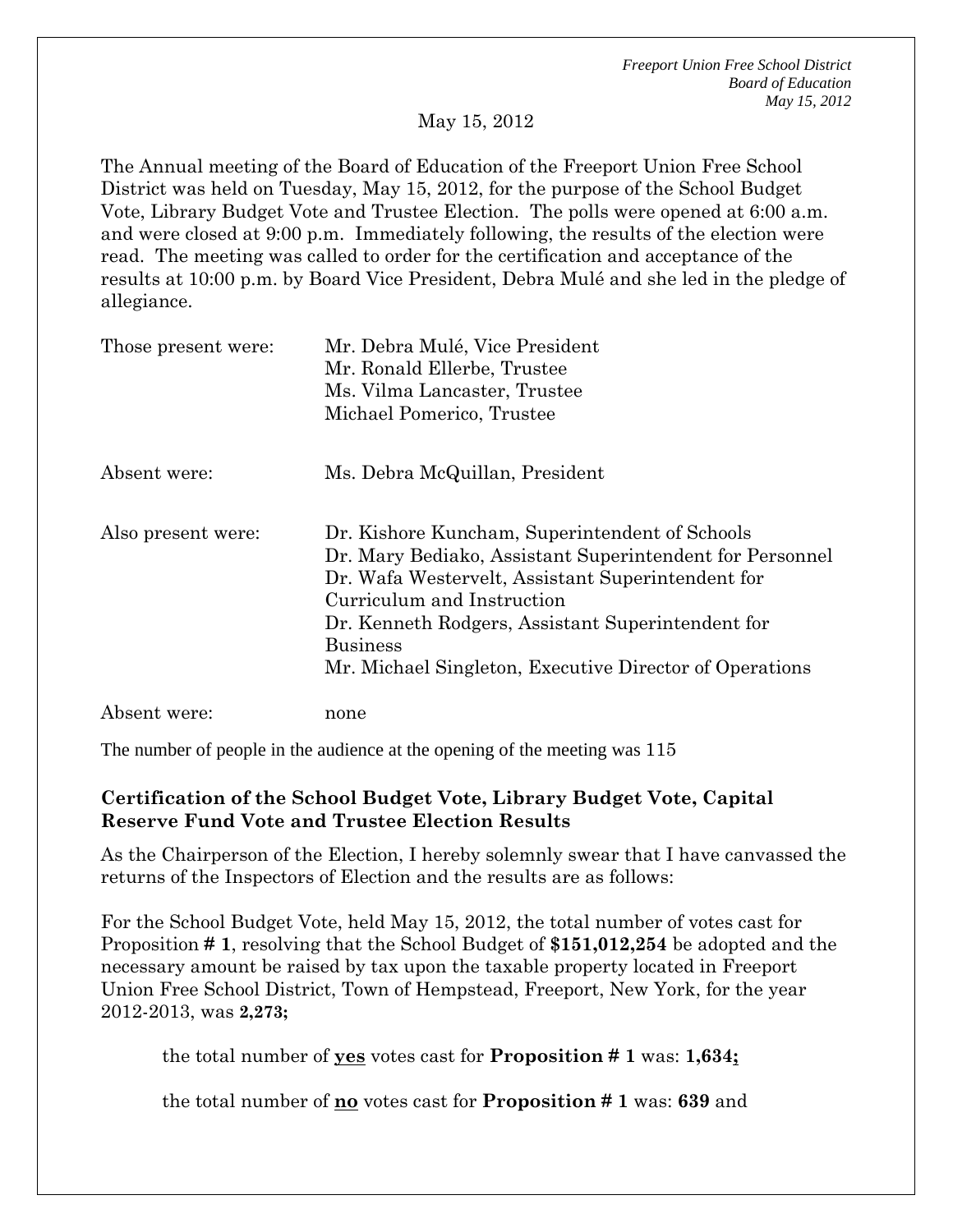the contract of the contract of the contract of the contract of the contract of the contract of the contract o<br>The contract of the contract of the contract of the contract of the contract of the contract of the contract o

For the Library Budget, the total number of votes cast for Proposition **# 2**, resolving that the Freeport Memorial Library Budget amount of **\$5,739,435** be adopted and the necessary amount be raised by tax upon the taxable property located in Freeport Union Free School District, Town of Hempstead, Freeport, New York, for the year 2012-2013, was: **2,105;**

that the total number of **yes** votes cast for **Proposition # 2** was: **1,544;** 

that the total number of **no** votes cast for **Proposition # 2** was: **561** and

For the Trustee Election, the total number of votes cast for each candidate for the Office of School Trustee, for a three year term to begin July 1, 2012, and end June 30, 2015, was:

the total number of votes cast for **Debra Mulé** was **1,733**;

the total number of votes cast for **Jorge Heras, Jr.** was **614;** 

the total number of votes cast for Other was 0;

Respectfully submitted,

Dune A Emme

Denise Elmore Chairperson of the Election